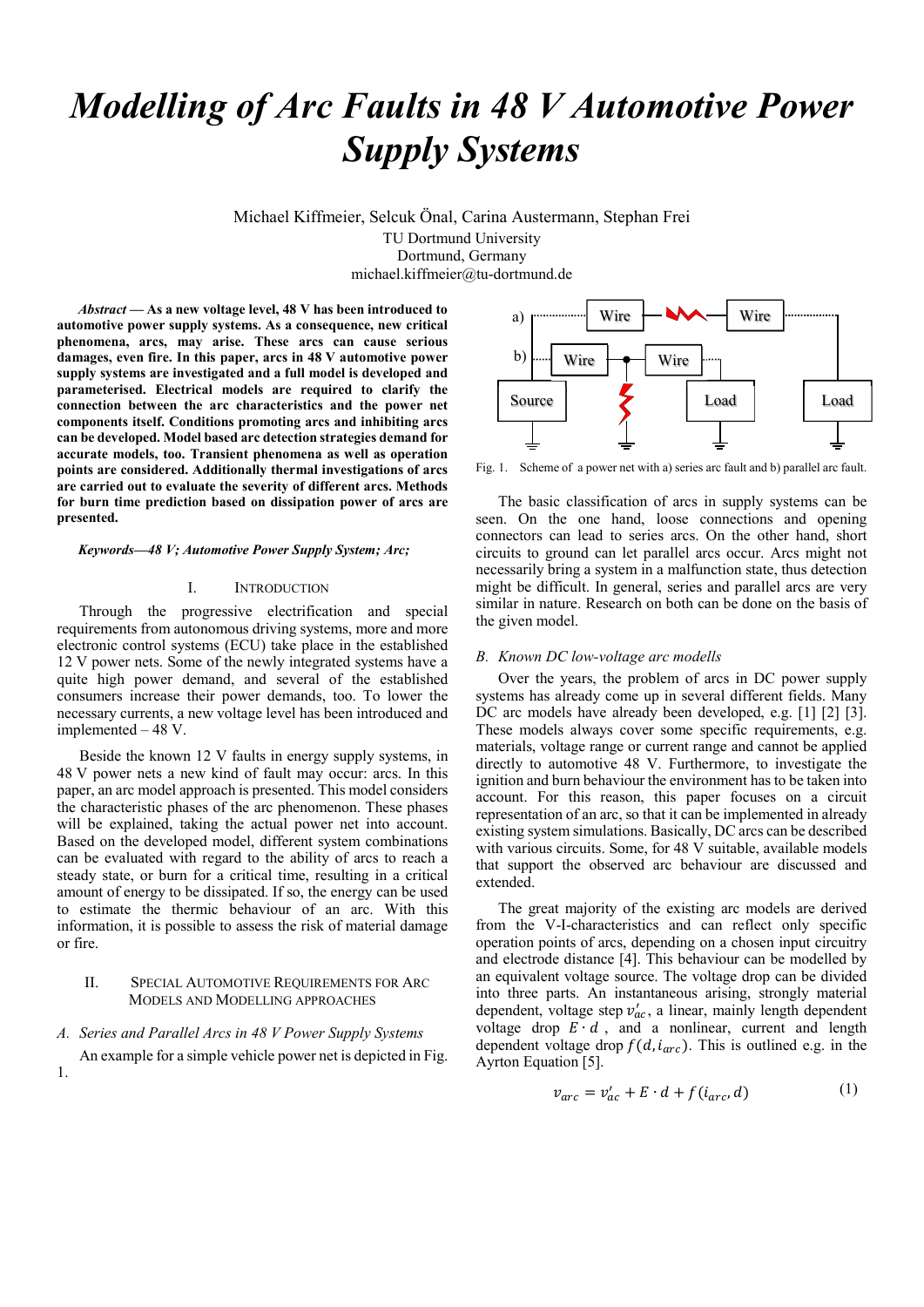The gradient  $E$  represents the linear dependency [6], the last term shows the nonlinear connection between  $v_{arc}$  and  $i_{arc}$ . The resulting distance and length dependent part of the voltage drop is also called column voltage drop  $v_{col}$ , the overall resulting instantaneously rising voltage drop anode cathode voltage drop  $v_{ac}$ , which may depend on parameters chosen for the representation of  $f(i_{arc}, d)$ . Several other arc voltage equations lead to similar principles, such as the Steinmetz Equation [7] or Nottingham Equation [8]. Taking the burn conditions  $v_{min}$  and  $i_{min}$ , derived from the V-I-diagram, into account, with regard to an equivalent circuit representation, a variable resistor can be added, like in [2].

$$
\overbrace{A}^{R_{gap}} \overbrace{}
$$

Fig. 2. Arc model approach using a nonlinear resistor and a voltage source.

The resistor can be used to produce the specific behaviour in the extinction moment. In this moment, the equivalent voltage source will disappear,  $e_{gap} = 0$  and  $R_{gap}$  will rise to a high value, representing an open circuit. Beneath the above mentioned burn conditions, another reason for the expiration can be pointed out. At a critical electrode distance the arc will expire, too.

The described model principles are used in the following to investigate and explain the arc behaviour in a typical automotive power supply system environment. These investigations have been performed for static and transient phenomena.

#### III. ARC MEASUREMENTS AND MODELLING APPROACH FOR THE USE IN 48 V POWER SUPPLY SYSTEMS

For being able to perform arc investigations, an appropriate test bench has been built to perform arc events in a simplified automotive power supply system. The power supply system, that has been considered, is presented in Fig. 3. A control unit, modeled by a stability capacitor and an ohmic load, such as heating elements, has been chosen as common load configuration.



Fig. 3. Considered system model. Component models that consider dynamic behaviour, as well, are used to simulate the entire system behaviour of the simplified 48 V automotive power supply system, depicted in Fig. 1.

Several test series have been performed with typical automotive plug-in contacts. Thus, the material of the electrodes was tinned brass. The test bench was built with a stepper motor and a rotating shaft. With this setup, tests have shown a very high precision. A satisfying reproducibility could be proved, as well. The test bench is shown in Fig. 4.



Fig. 4. Test bench during an arc event. Series Arc in a 48 V automotive power supply system with 8 A nominal current.

 Fig. 5 shows characteristic voltage signatures of a typical arc behaviour within the above mentioned circuit. In both cases the electrodes have been separated with a constant speed of 7.55  $mm/s$  until the arc expires. On the left, the load does not have a capacitive component. On the right, a capacitive component has a significant impact on the event.



Fig. 5. Voltage and current profiles of series arc in the described setup; left: arc event until maximum arc length is reached; right: arc event expires right after ignition; Zoomed in Fig. 6;

 On the left, a change of operating points due to the increase of the electrode distance can be seen. There is a clear difference between the instantaneous voltage step  $v_{ac}$  in the ignition moment and the length dependent voltage drop  $v_{col}$ . On the right, the ignition phase is interrupted and after the arc extinction, the discharge curve due to  $C_{load}$  can be measured. The circled areas are presented in a higher resolution in Fig. 6.



Fig. 6. Zoomed areas from Fig. 5; left: Ignition process not interrupted; right: ignition interrupted;

A small displacement between voltage and current may has happened because of the different bandwidths of the probes.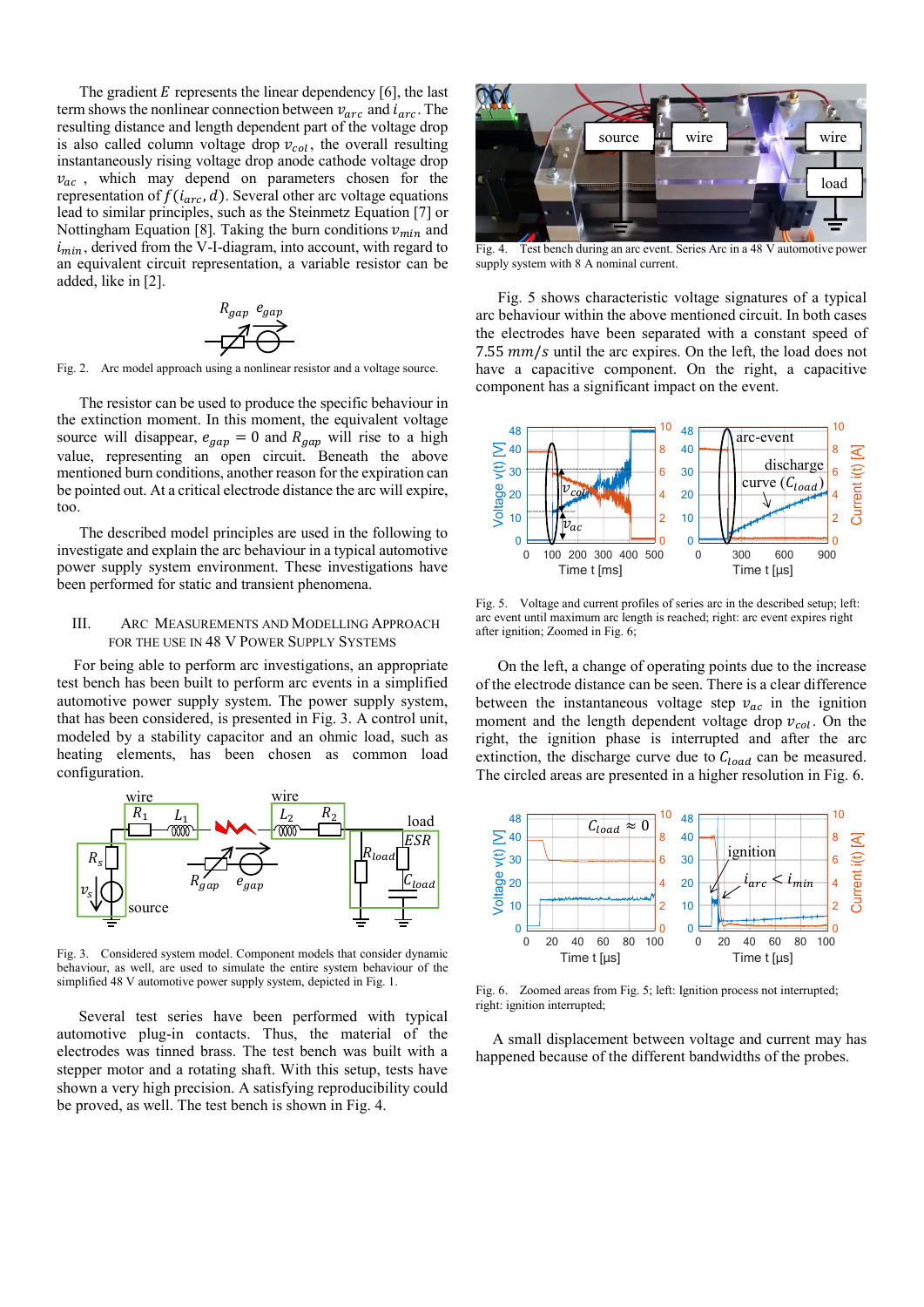## IV. DETAILED DESCRIPTION OF ARC PHASES DURING THE EXISTENCE TIME

 The arc event can be separated into several phases, e.g. [9]. These phases are described, analysed and modelled in the following.

## *A. Molten bridge (before arc)*

 Once the electrodes are being separated, the contact area becomes smaller, and in consequence, the current density increases permanently. At some point, the current density is high enough to melt the material and create a so called molten bridge [9]. This molten bridge already shows a reduced conductivity and causes a small voltage drop of about up to 2 V. Due to the very short existence and only weak influence on the system, this state has not been considered in the further modelling effort.

## *B. Transient response in the high slope voltage raising moment (arc ignition phase)*

 The next phase in the arc ignition moment is a very steep voltage step. The slope can have values up to  $5 \cdot 10^9$  *V*/s [9]. Especially in this moment, the dynamic properties of the entire circuit can have a significant effect on the arc itself. The arising transient phenomenon can be represented by taking the arc's anode and cathode voltage drop  $v_{ac}$  into account. This means, as model simplification, a step switching voltage source can be used. The steep voltage step creates oscillation in the arc current, due to the wire inductors and the load capacitor, which also may behave like the aperiodic sequence. As soon as the oscillation brings the current below a limit  $i_{min}$ , the arc ignition is interrupted. In this case, the arc model changes to a resistive behaviour with a fast increasing high resistance, representing the resulting gap, and opening the circuit.

 If the oscillating current stays above a minimum current, the process of arc ignition can be completed and the arc reaches a steady state. Both cases are presented and the modelling approach is validated in Fig. 7.



Fig. 7. Voltage and current signature of series arcs – dashed: simulation ( $v_B =$  $48 \, V, R_B = R_1 = R_2 = 5 \, m\Omega, L_1 = L_2 = 5 \, \mu H, R_{load} = 6.1 \, \Omega)$  ; left: oscillation (aperiodic borderline case), but still above  $i_{min}$  ( $C_{load}$  = 20 μF,  $ESR = 1650$  mΩ); right: arc interruption in ignition moment ( $C_{load}$  = 200  $\mu$ F, ESR = 500 mΩ);  $v_{min} = 10.8$  V,  $i_{min} = 1$  A (can be lower during the ignition process);

 With these assumptions, limits and modelling effort, the conditions for an arc ignition can be evaluated, depending on the circuit properties and components. For a given wire length, respectively a constant value for  $L_1$  and  $L_2$ , the evaluation can be found in Fig. 8 (right).

 However, not only the RLC oscillating circuit in combination with the  $i_{min}$  current condition can deliver an explanation for the described behaviour. In the moment of ignition, the inductive parts within the circuit  $(L_1 \text{ and } L_2 \text{ in the})$ model) produce induced voltages. These voltages can keep the arc alive as long as the source voltage is still bound in the capacitor. If the capacitor discharge is not fast enough, the short voltage peak, caused by the inductors decays before the minimum voltage  $v_{min}$  has been released by the capacitor. Supervising this criteria is not practical in the simulation due to the arc representation as a controlled voltage source.

 In general, arcs do have a partially chaotic and random nature. Even if the arc has already expired due to the mentioned events, a re-ignition is still possible. In this context, a direct connection with the described time constant of the RC-circuit (load) can be found. As soon as the necessary voltage  $v_{min}$  can be provided after the expiration, the re-ignition can take place. On the one hand, this may be due to real mechanical conditions, such as vibrations, or a rough surface. Another explanation for this behaviour can be gathered by a probabilistic approach. Similar to ESD-pulses, a statistical time lag can model the reignition [10]. Thus, the re-ignition takes place with a decreasing probability over time.



Fig. 8. Left: voltage and current signature in the occurrence of a re-ignition; right: evaluation of the arc ability to reach a steady state based on the presented model without taking reignition into account ( $ESR = 1 \Omega$ ,  $L_1 = L_2 = 5 \mu H$ );

#### *C. Steady-state behaviour (arc in operation points)*

 After the arc has reached a steady state, not only the anode and cathode voltage drop has to be taken into account, but also the length dependent column voltage drop in addition to the nonlinear part caused by  $i_{arc}$ . This means, a variable voltage source can be used, with basically  $v = f(i_{arc}, d)$ , as described in the beginning (1). For parameterising the needed parameters, such as the gradient, several measurements in different operating points have been performed. During the measurements, the first point of arc occurrence is detected by the test bench controller. From this point, the tuned movingprofiles can be applied. The electrode distance has been tuned precisely in a typical range  $d = 0$  ... 1.25 mm, the values for the nominal current  $i_n$  have been varied between values close to the minimum current limit for arcs and  $i_{n,max} \approx 15 \text{ A}$ . The results can be found in Fig. 9.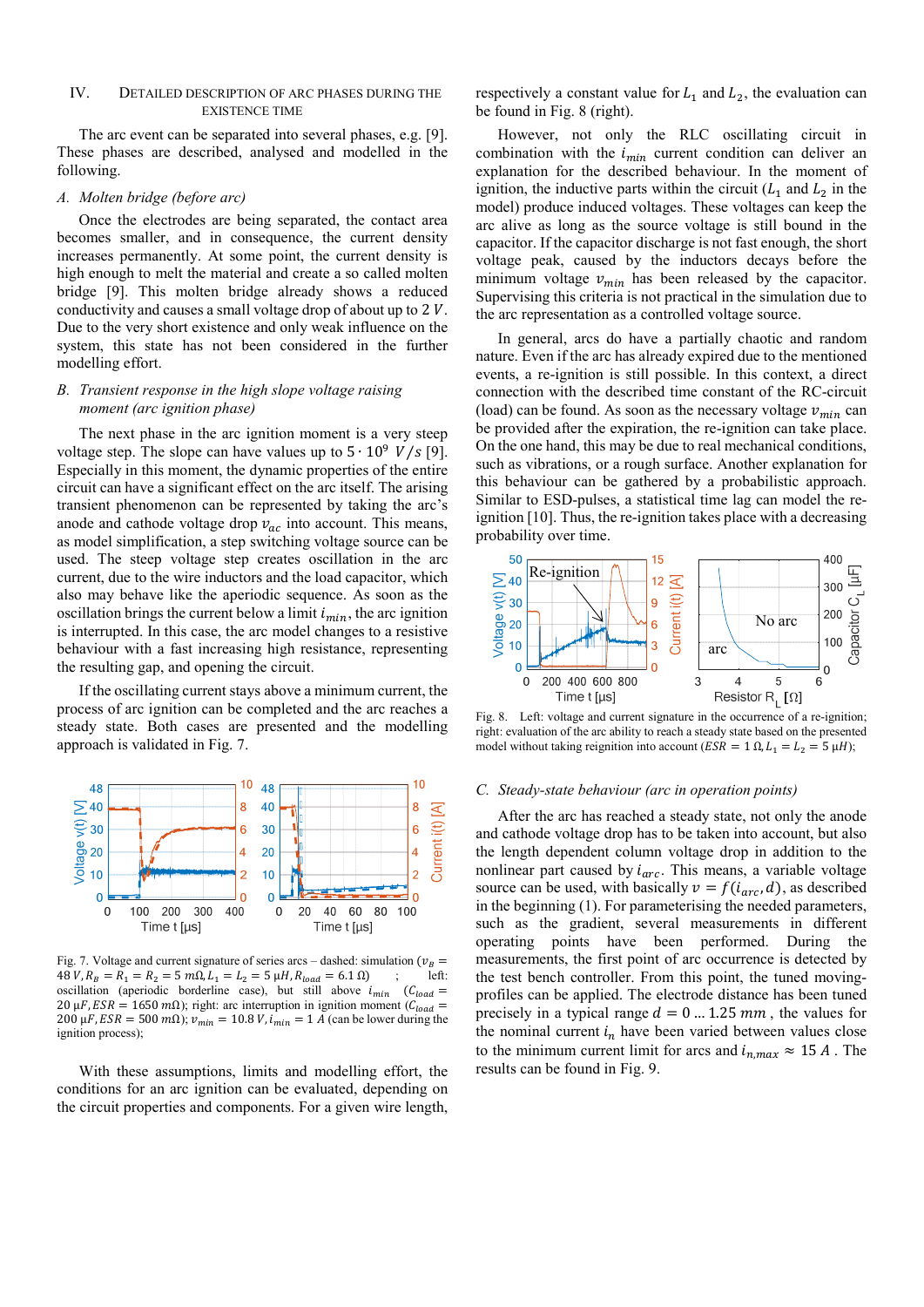

Fig. 9. Left: dependency between the nominal current and the current in an arc event ( $d = const. = 0.25$  mm); right: Dependencies between  $v_{arc}$ ,  $i_{arc}$  and d, incl. interpolation models;

 This phase of the arc event can be modelled by using the voltage source again, in addition with the length and current dependent voltage drop.

## *D. Model parameterisation*

A summary of the before mentioned phases can lead to an arc model. The parameters are obtained by measurements in the described circuit for the operation points, found in Fig. 9 (left).

The resulting equation depends on the assumptions for the last term  $f(d, i_{arc})$ . Taking a multiple linear regression approach into account, which can give good results for interpolation, the following parameters occur:

$$
v_{arc} = 10.3 V + 9.7 \frac{V}{mm} \cdot d + 0.14 \Omega \cdot i_{arc}
$$

$$
- 0.5 \frac{V}{mm} \cdot d \cdot i_{arc}
$$
 (2)

On the other hand, an extrapolation can be achieved better by fulfilling the nonlinear requirement.

$$
v_{arc} = 11.6 V + 4.7 \frac{V}{mm} \cdot d + \frac{9.9 \frac{VA}{mm} \cdot d - 2.5 VA}{i_{arc}} \quad (3)
$$

These parameters fulfil the requirements for the presented measurements, but may vary in different setups and environments. Another important information can be given for the parameters used in (2) and (3). The selected equation is valid to model the arc behaviour in various operating points, represented by different arc lengths. This can be seen in Fig. 10. Here equation (3) was used and the electrode distance, respectively the plug distance, has been precisely varied from contact  $(d = 0 \, mm)$  to  $d = 1 \, mm$ , then back to contact. So, the voltage drop increases until the maximum distance has been reached, and diminishes again when the moving direction was inverted. This moving profile can be used in order to imitate a loose plug.



Fig. 10. Comparison of arc measurement and arc simulation; left: arc current and arc voltage; right: arc power and arc energy ( $v_B = 48$  V,  $R_B = R_1 = R_2 =$  $5 m\Omega$ ,  $L_1 = L_2 = 5 \mu H$ ,  $R_{load} = 6.2 \Omega$ )

However, throughout this paper, different phases have been described with the help of model simplifications. The activation function of the above mentioned equation can be given by  $tanh(\lambda \cdot t_{arc})$ , with  $t_{arc}$  as the arc existing time and  $\lambda$  for being able to tune the average slope. This activation must be 0 for  $t_{arc}$  < 0. To take off the voltage source's influence in the moment of extinction, a similar, substracting deactivation function can be used. Approaches for the transitions between the different phases are presented in a similar way compared to [2]. Also in the extinction moment, the resistive behaviour of the arc has to increase until the arc voltage reaches the source/maximum available voltage. In [2] this has been reached by controlling  $R_{gap}$  so that it has a voltage drop equal to the source voltage ( $v_s/i_{arc}$ ), with an additional weight term. This term has an exponential rise until the arc voltage drop equals the source voltage. However, another way for keeping a similar behaviour, without taking the source into account, is to create the resistive behaviour of the arc with an exponential rise of the form  $R_{off} \cdot \exp(\alpha \cdot (t_{exp} - T_{exp}))$ , with  $R_{off}$  as open circuit resistance,  $t_{exp}$  as timer for the expiration phase, starting with 0 in the expiration phase, and  $T_{exp}$  as time for expiration.  $\alpha$  can be used to tune the resistive influence during the arc event. The reach of a critical distance or the falling below the minimum current must turn the model into this phase. To prevent a voltage collapse in the extinction moment,  $R_{gap}$  must be valued in the extinction moment so that the arc voltage keeps constant  $(v_{arc}/i_{arc})$ .

## V. THERMAL INVESTIGATION ON ARCS IN 48 V POWER SUPPLY SYSTEMS

 During an arc event, a high power dissipation can be obtained, so the resulting high temperatures can ignite various materials, such as sleevings or contact housing, in its vicinity. In Fig. 11 the time dependent power loss in a plug contact during an arc event is shown (blue), the measured temperature is given, as well (red). In order to ensure a homogenous known surface emissivity, graphite spray was used for thermal imaging. To avoid a change in electrical behaviour of the electrodes the coating was omitted for the switching contact parts. The real temperature for parts close to the arc are assumed to be much higher because of the decreased surface emissivity.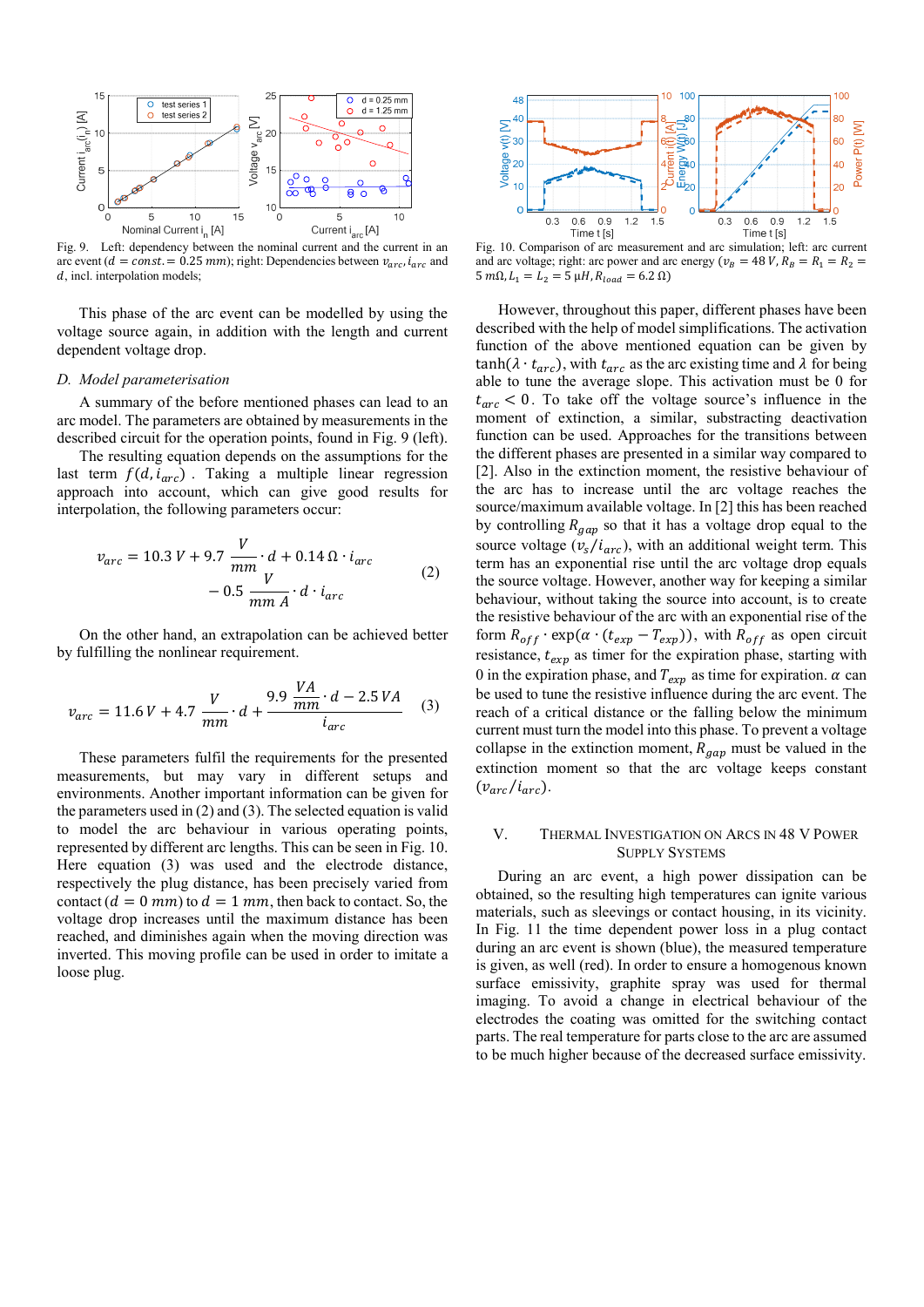

Fig. 11. Power and temperature for a contact during low power arcing (left); IR measurement (right)

 Based on the energy conservation law, the energy balance equation for an arc between two electrodes of an electrical contact can be set up as follows.

$$
P_{arc} = P_{conv} + P_{rad} + P_{cond, rad} + P_{cond, ax}
$$
 (4)

Here  $P_{arc}$  represents the measured electrical dissipation power of the arc,  $P_{rad}$  the power dissipated by radiation,  $P_{conv}$ by convection,  $P_{cond,rad}$  by radial conduction and  $P_{cond,ax}$  is the power dissipated by axial heat conduction into the electrodes and cables.

## *A. Ignition times of surrounding insulation materials*

 Due to the complex nature of arcs it is very difficult to calculate the exact ignition times of insulation materials that are not in direct contact with the arcing electrodes. However, it is possible to investigate the relationship between arc power and ignition times for specific insulating materials using absorbed radiative power density and their ignition rates [11]. So, Fig. 12 shows the estimated times to ignition as a function of absorbed



As a worst-case scenario, it can be assumed that the whole electrical power generated by the arc is dissipated by radiation. With this assumption, it becomes possible to calculate the time to ignition for a specific insulation material that surrounds the electrical arc. To estimate the total absorbed radiative power the view factor, depending on the geometry, has to be estimated. Fig. 13 illustrates the configuration that can be used to describe the setup: An arc is surrounded by an insulation material in a certain distance. Here, the arc can be represented by a thermal isotropic radiator, whereas the insulation surface is considered to be a cylinder. Only the closest points, respectively the highest power density points, are considered for the calculation of the

time to ignition.



Fig. 13. Description of considered geometrie, the arc is represented by a thermal isotropic radiator (left); corresponding view factor, which can be used to calculate the total absorbed power (right) [12]

The highest radiative power density on the surface of the insulation (surface A) can be used to determine the time to ignition. This is a crucial factor and is calculated with the equation:

$$
P'_{abs,max} = \frac{P_{arc}}{4\pi r^2} \tag{5}
$$

Combining the mentioned observations and the data from Fig. 12, the time to ignition can be provided. Fig. 14 shows the times to ignition caused by an arc with varying dissipation power with different values of the distance between the arc and the insulation material.



Fig. 14. Time to ignition vs. arc power  $P_{arc}$  for different distances between the arc and the insulation material

#### *B. Example application of thermal approaches*

The resulting dissipation power of arcs highly depends both on the entire power network and on the relative position to the power net components, means parallel or series arc. It can be in a wide range of e.g. a few hundred watts or even less (see Fig. 11), up to the kilowatts area, which can be typically found for parallel arcs or series arcs in high current branches. The detection and handling of an arc fault within a 48 V automotive power supply systems is absolutely necessary. To define requirements for a diagnosis algorithm, especially for the maximum time needed to detect and handle the fault, the above shown diagrams can be used.

As an example, Fig. 11 shows a 90 W arc that exists for around 3 seconds. If an insulation material was placed around the arc with a distance of 4 mm, it would have ignited after around